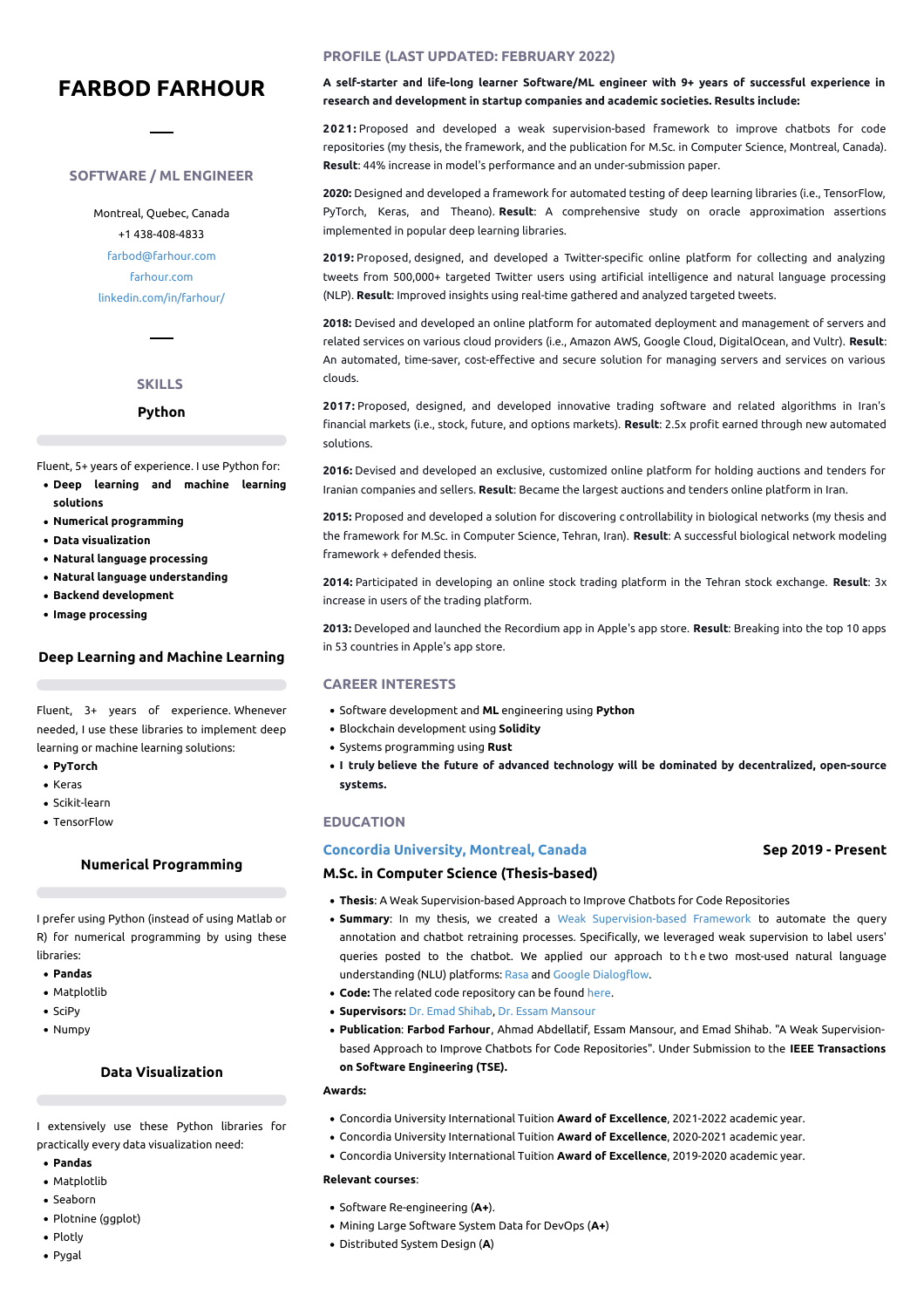## **Natural Language Processing (NLP)**

I use Python for implementing NLP tasks using these libraries:

- **SciPy** (Extensively used for my research)
- $\bullet$  NLTK
- Scikit-learn
- TextBlob

## **Natural Language Understanding (NLU)**

I extensively used the following NLU platforms for my research, thesis, and publication:

- **Rasa**
- Google Dialogflow

### **Backend Development**

I prefer and use these frameworks for backend development using Python:

- **Django**
- FastAPI
- Flask
- AIOHTTP
- Falcon

#### **Image Processing**

Whenever needed, I use these Python libraries for image processing purpose:

- **OpenCV**
- Scikit-image
- NumPy

## **Virtualization**

I extensively use these tools for virtualization purposes:

- **HashiCorp Vagrant**
- Docker
- VMware Fusion

## **Linux System Administration**

I always turn every Linux-related task into a bash script. Therefore, I am pretty familiar with writing bash scripts and Linux administrative tasks. Most used Linux distribution:

**Ubuntu Server**

## **Database**

I extensively use these database systems for development:

## **Amirkabir University of Technology (Tehran [Polytechnic\),](https://aut.ac.ir/en)**

## **Tehran, Iran**

## **M.Sc. in Computer Science (Thesis-based)**

- **Thesis**: Controllability Discovery of Biological Networks
- **Supervisors**: Dr. [Fatemeh](https://scholar.google.com/citations?user=0rwrLKkAAAAJ) Zare, Dr. Farzad [Didehvar](https://scholar.google.com/citations?user=t4BEsXwAAAAJ), Dr. Zahra [Razaghi](https://scholar.google.com/citations?user=Qy9UoCYAAAAJ)

#### **Relevant courses:**

- Neural Networks (**A+**)
- Advanced Topics In Neural Networks (Deep Learning) **(A+)**
- Advanced Artificial Intelligence (**A+**)
- Image Processing (**A+**)
- Computational Complexity Theory (**A**)

#### **Shahid Beheshti [University,](https://en.sbu.ac.ir/SitePages/Home.aspx) Tehran, Iran**

#### **B.Sc. in Computer Science**

#### **Relevant courses:**

- Algorithm Design and Analysis (**A+**)
- Numerical Linear Algebra (**A+**)
- Artificial Intelligence (**A**)
- Programming Languages (**A**)

## **WORK EXPERIENCE**

## **Concordia [University,](https://www.concordia.ca/ginacody.html) Montreal, Canada Research Assistant (2 years, full-time)**

I participated in the research and development of two frameworks. First, we developed a framework for automated testing of deep learning libraries (i.e., TensorFlow, PyTorch, Keras, and Theano). Second, we designed and developed a weak supervision-based framework to improve chatbots for code repositories. This framework is used for retraining natural language understanding platforms to improve chatbots' accuracy.

#### **Housh Gostar Co, Tehran, Iran**

### **Full Stack Developer (3 years, part-time & full-time)**

We devised and developed several systems and web platforms at Housh Gostar Company. The primary purpose of these systems is to automate repetitive tasks and use artificial intelligence to improve outcomes. The twitter-specific platform, server deployment & management platform, financial markets trader platform, and online auctions and tenders holding platform are the four main products I participated in their design and development.

#### **[Khobregan](https://www.khobregan.com/) Saham Brokerage Co, Tehran, Iran**

### **Web & Software Developer (3 years, part-time)**

#### **Key Achievements**:

- Developed several web and mobile applications.
- Prepared and configured Linux OS for the final products.

#### **Pichak Co, Tehran, Iran**

#### **iOS Developer (8 months, full-time)**

We designed and developed the Recordium app as a member of a team at Pichak startup company. Recordium had been selected as one of the top 10 apps in more than 104 countries and featured by Apple, [TheNextWeb](https://thenextweb.com/news/recordium-is-a-powerful-audio-recording-ios-app-that-lets-you-highlight-annotate-and-edit-clips-on-the-fly), The [Guardian,](https://www.theguardian.com/technology/appsblog/2013/may/31/best-iphone-ipad-apps-star-wars-musyc) [LifeHacker,](https://lifehacker.com/recordium-records-audio-lets-you-edit-it-right-on-your-510194122) The [Telegraph,](https://www.telegraph.co.uk/technology/mobile-app-reviews/10088714/Recordium-voice-recorder-app-review.html) [MakeUseOf](https://www.makeuseof.com/tag/recordium-highlights-annotates-your-voice-recordings-ios/), [iMore](https://www.imore.com/best-voice-memo-apps-ipad-captureaudio-recordium-and-more), [AppAdvice](https://appadvice.com/review/quickadvice-recordium), and more.

#### **TEACHING EXPERIENCE**

#### **Concordia [University,](https://www.concordia.ca/) Montreal, Canada**

## **Teaching Assistant**

Taught the "**Introduction to Software Engineering**" course multiple times for undergraduate students.

Taught the "**Software Process**" course for undergraduate students.

**Jahesh Co, [Tehran,](https://jahesh.academy/) Iran**

#### **Sep 2013 - Dec 2015**

## **Sep 2009 - Sep 2013**

**Sep 2019 - Aug 2021**

**Jan 2016 - May 2019**

## **Aug 2011 - May 2014**

**Jan 2013 - Aug 2013**

**Jan 2021 - Jan 2022**

**Mar 2016 - Jan 2017**